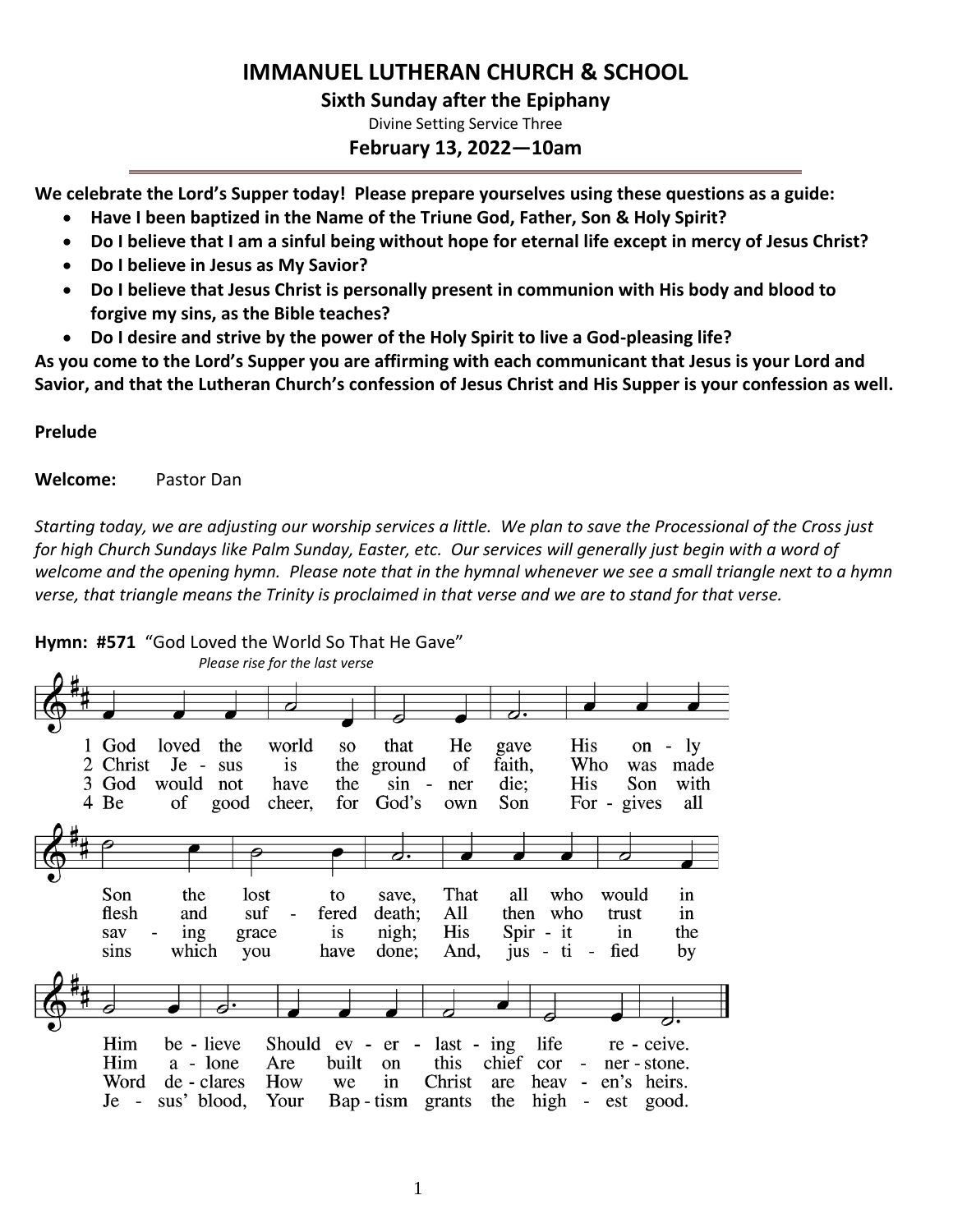- 5 If you are sick, if death is near, This truth your troubled heart can cheer: Christ Jesus saves your soul from death; That is the firmest ground of faith.
- 6 Glory to God the Father, Son, And Holy Spirit, Three in One! To You, O blessèd Trinity, Be praise now and eternally! Text and tune: Public domain

#### **The Invocation**

Pastor: In the name of the Father, and of the Son, and of the Holy Spirit.

**People: Amen.**

**Baptism:** Emily Ann McQuistan*LSB page #268*

## **The Confession of Sins**

- Pastor: Beloved in the Lord! Let us draw near with a true heart and confess our sins unto God, our Father, beseeching Him in the name of our Lord Jesus Christ to grant us forgiveness.
- Pastor: Our help is in the name of the Lord.
- **People: Who made heaven and earth.**
- Pastor: I said, I will confess my transgressions unto the Lord.
- **People: And You forgave the iniquity of my sin.**
- Pastor: O almighty God, merciful Father,
- **All: I, a poor miserable sinner, confess unto You all my sins and iniquities with which I have ever offended You and justly deserve Your temporal and eternal punishment. But I am heartily sorry for them and sincerely repent of them, and I pray You of Your boundless mercy and for the sake of the holy, innocent, bitter, sufferings and death of Your beloved Son, Jesus Christ, to be gracious and merciful to me, a poor sinful being**

## **The Word of Absolution**

- Pastor: Upon this your confession, I, by virtue of my office, as a called and ordained servant of the Word, announce the grace of God unto all of you, and in the stead and by the command of my Lord Jesus Christ, I forgive you all your sins in the name of the Father and of the Son and of the Holy Spirit.
- **People: Amen.**

## **Psalm 63:1-4**

- All: **<sup>1</sup>O God, you are my God; earnestly I seek you; my soul thirsts for you; my flesh faints for you, as in a dry and weary land where there is no water.**
	- **<sup>2</sup> So I have looked upon you in the sanctuary, beholding your power and glory.**
	- **<sup>3</sup>Because your steadfast love is better than life, my lips will praise you.**
	- **<sup>4</sup> So I will bless you as long as I live; in your name I will lift up my hands.**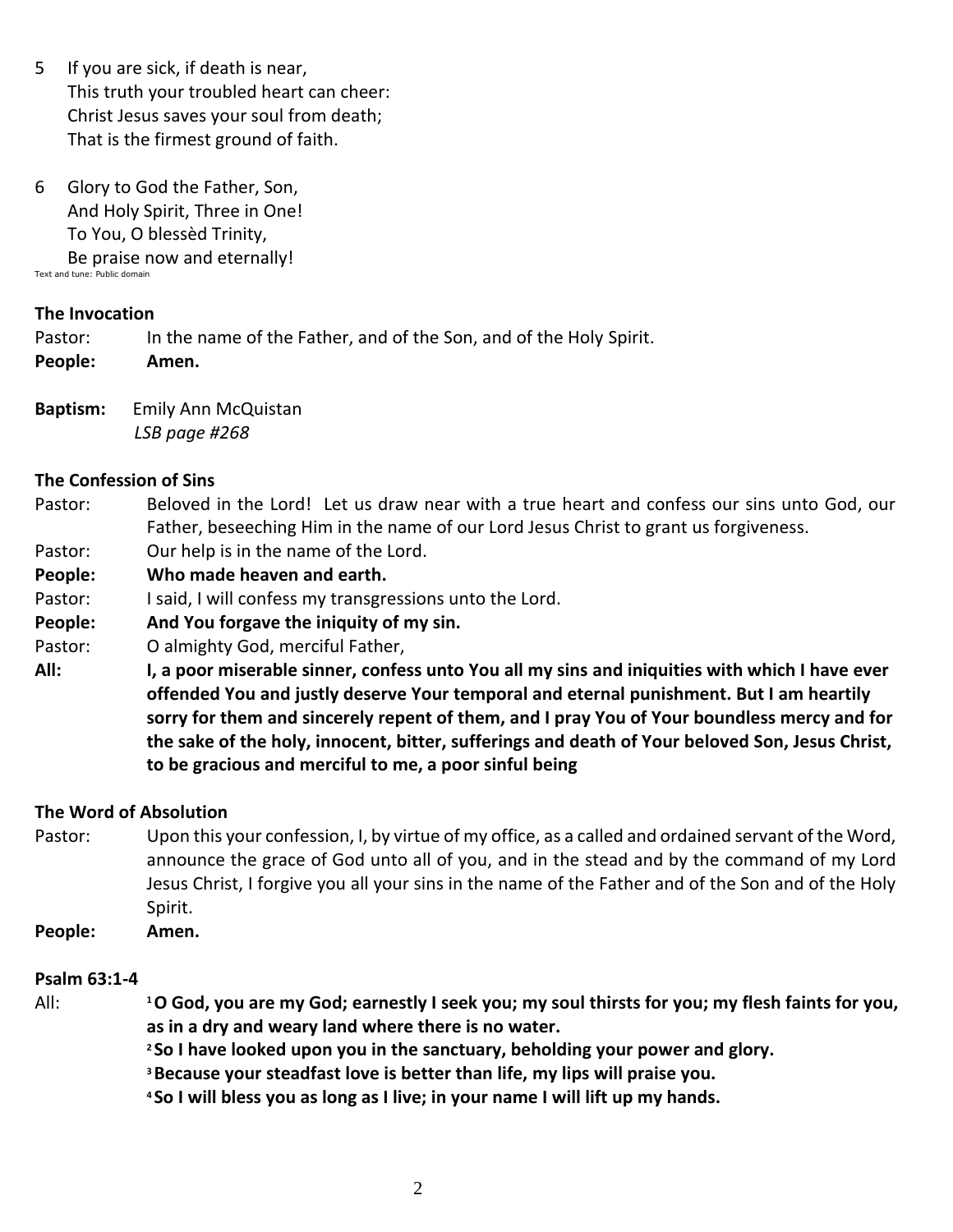## **Gloria Patri**

**All: Glory be to the Father and to the Son and to the Holy Ghost; as it was in the beginning, is now and ever shall be, world without end. Amen.**

#### **The Kyrie**

**People: Lord, have mercy upon us. Christ, have mercy upon us. Lord, have mercy upon us.**

#### **The Gloria in Excelsis**

- P: Glory be to God on high:
- **C: And on earth peace, good will toward men. We praise Thee, we bless Thee, we worship Thee, we glorify Thee, we give thanks to Thee for Thy great glory. O Lord God, heav'nly King, God the Father Almighty. O Lord, The only-begotten Son, Jesus Christ; O Lord God, Lamb of God, Son of the Father, that takest away the sin of the world, have mercy upon us. Thou that takest away the sin of the world, receive our prayer. Thou that sittest at the right hand of God the Father, have mercy upon us. For Thou only art holy; Thou only art the Lord. Thou only, O Christ, with the Holy Ghost, art most high in the glory of God the Father. Amen.**

#### **The Salutation**

Pastor: The Lord be with you. **People: And with Thy Spirit.**

#### **The Collect for The Day**

Pastor: Let us pray:

- **People: O Lord, graciously hear the prayers of Your people that we who justly suffer the consequence of our sin may be mercifully delivered by Your goodness to the glory of Your name; through Jesus Christ, Your Son, our Lord, who lives and reigns with You and the Holy Spirit, one God, now and forever.**
- **People: Amen.**

#### **The Old Testament Reading –** Jeremiah 17:5-8

<sup>5</sup> Thus says the LORD: "Cursed is the man who trusts in man and makes flesh his strength, whose heart turns away from the LORD.

<sup>6</sup> He is like a shrub in the desert, and shall not see any good come. He shall dwell in the parched places of the wilderness, in an uninhabited salt land.

<sup>7</sup> "Blessed is the man who trusts in the LORD, whose trust is the LORD.

<sup>8</sup> He is like a tree planted by water, that sends out its roots by the stream, and does not fear when heat comes, for its leaves remain green, and is not anxious in the year of drought, for it does not cease to bear fruit."

Pastor: This is the Word of the Lord.

**People: Thanks be to God.**

**Special Music:** "As the Deer" *Hand Bells*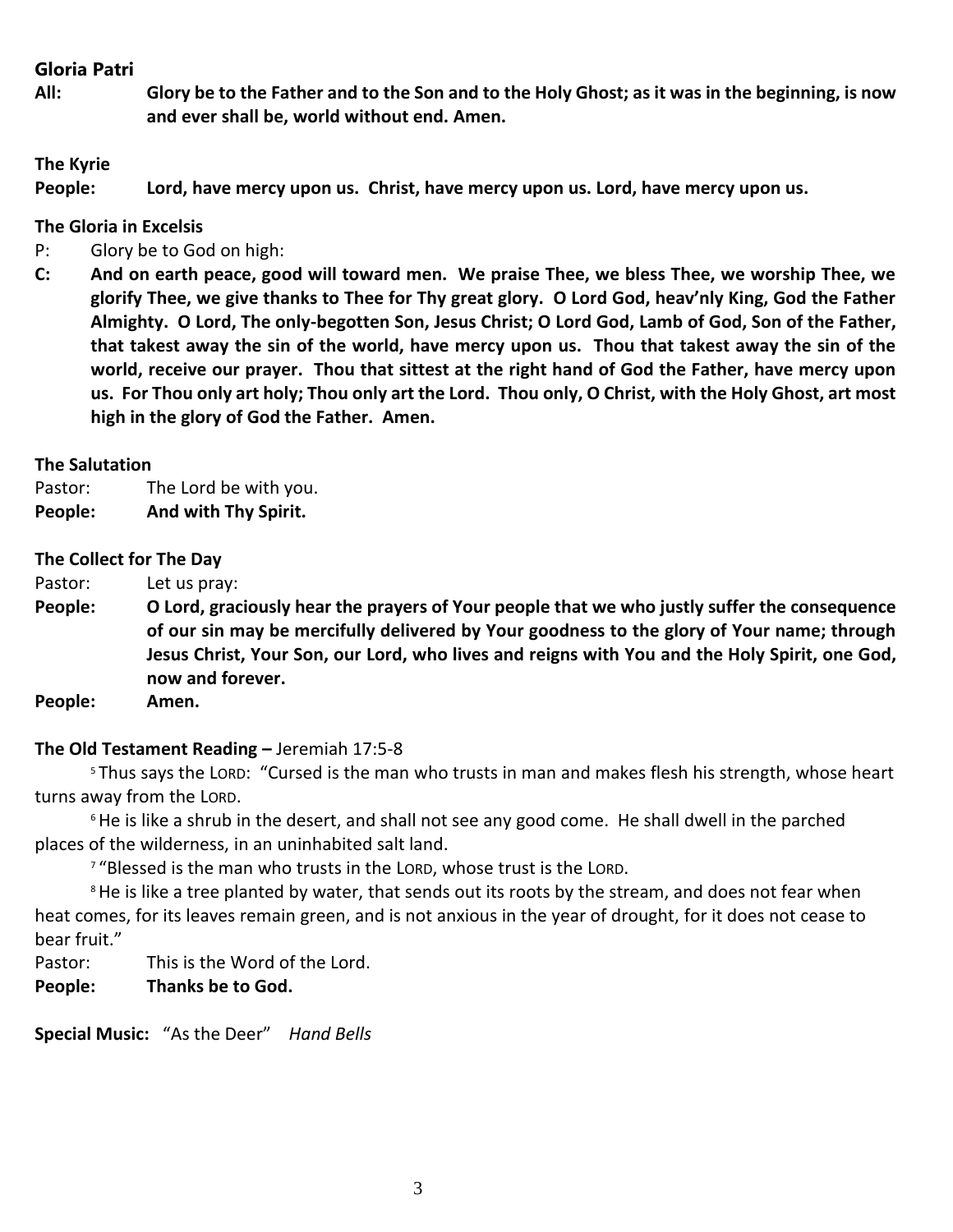#### **Epistle Reading –** 1 John 4:7-12

<sup>7</sup> Beloved, let us love one another, for love is from God, and whoever loves has been born of God and knows God.

<sup>8</sup> Anyone who does not love does not know God, because God is love.

9 In this the love of God was made manifest among us, that God sent his only Son into the world, so that we might live through him.

<sup>10</sup> In this is love, not that we have loved God but that he loved us and sent his Son to be the propitiation for our sins.

 $11$  Beloved, if God so loved us, we also ought to love one another.

<sup>12</sup> No one has ever seen God; if we love one another, God abides in us and his love is perfected in us. Pastor: This is the Word of the Lord.

**People: Thanks be to God.**

#### **Alleluia and Verse**

**All: Alleluia. Alleluia. Alleluia.**

**The Gospel**

Pastor: The Holy Gospel is written in the  $6<sup>th</sup>$  chapter of St. Luke beginning at the 17<sup>th</sup> verse.

## **People: Glory be to Thee, O Lord!**

<sup>17</sup> And he came down with them and stood on a level place, with a great crowd of his disciples and a great multitude of people from all Judea and Jerusalem and the seacoast of Tyre and Sidon, 18 who came to hear him and to be healed of their diseases. And those who were troubled with unclean spirits were cured.

<sup>19</sup> And all the crowd sought to touch him, for power came out from him and healed them all.

<sup>20</sup>And he lifted up his eyes on his disciples, and said:

"Blessed are you who are poor, for yours is the kingdom of God.

<sup>21</sup> "Blessed are you who are hungry now, for you shall be satisfied. "Blessed are you who weep now, for you shall laugh.

<sup>22</sup> "Blessed are you when people hate you and when they exclude you and revile you and spurn your name as evil, on account of the Son of Man!

<sup>23</sup> Rejoice in that day, and leap for joy, for behold, your reward is great in heaven; for so their fathers did to the prophets.

<sup>24</sup> "But woe to you who are rich, for you have received your consolation.

<sup>25</sup> "Woe to you who are full now, for you shall be hungry.

"Woe to you who laugh now, for you shall mourn and weep.

<sup>26</sup> "Woe to you, when all people speak well of you, for so their fathers did to the false prophets.

Pastor: This is the Gospel of our Lord.

## **People: Praise be to Thee, O Christ!**

#### **The Apostles Creed**

**All: I believe in God the Father Almighty, Maker of heaven and earth.** 

**And in Jesus Christ His only Son, our Lord; Who was conceived by the Holy Spirit, Born of the Virgin Mary; suffered under Pontius Pilate, was crucified, died and was buried; He descended into hell; The third day He rose again from the dead; He ascended into heaven and sits at the right hand of God the Father Almighty; From thence He will come to judge the living and the dead.**

**I believe in the Holy Spirit; the holy Christian Church, the communion of saints; the forgiveness of sins; the resurrection of the body; and life everlasting. Amen.**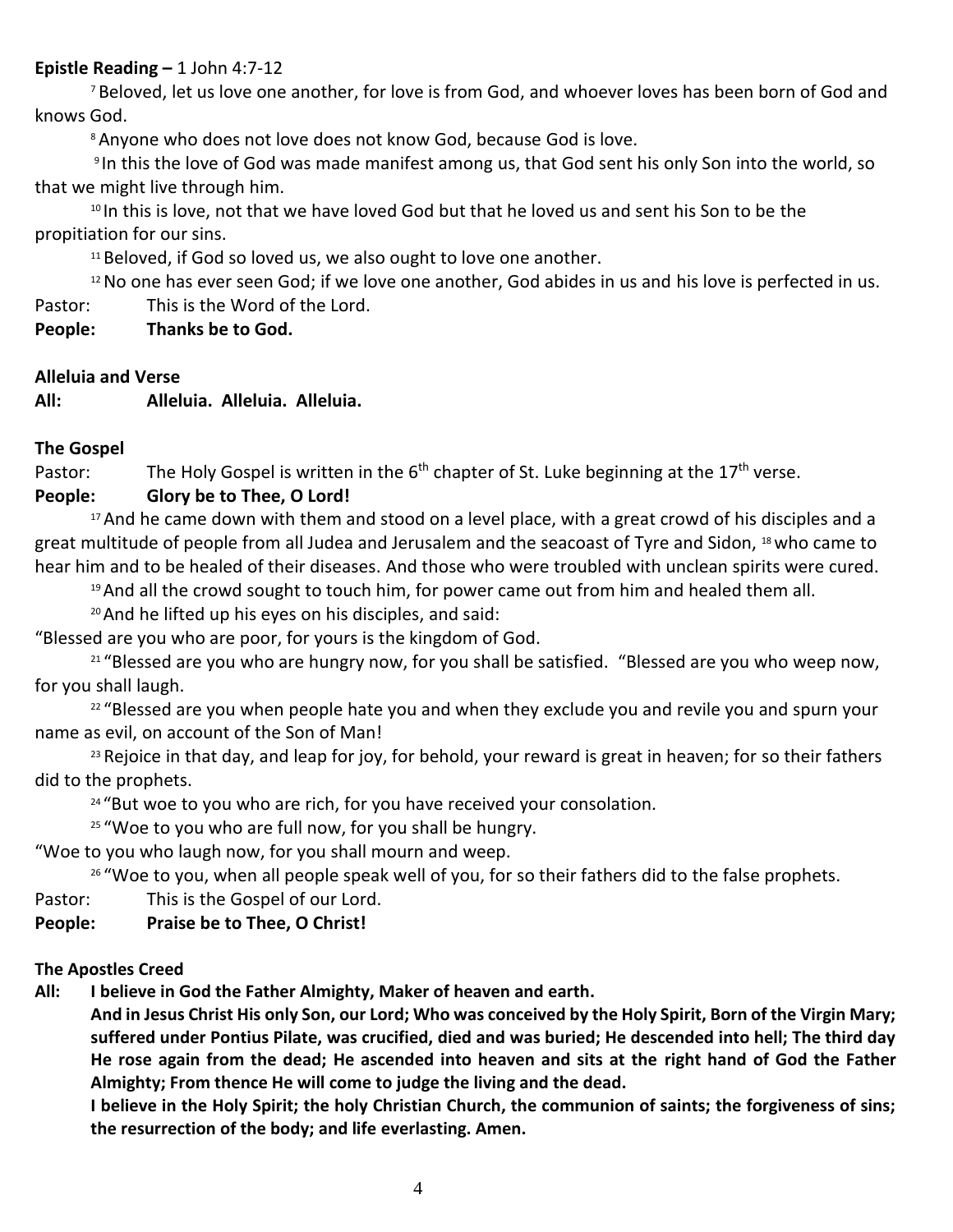**Hymn #900** "Jesus! Name of Wondrous Love"

| of<br>won-drous love, Name all<br>1 Je - sus! Name<br>oth - er names a - bove,<br>de - creed of<br>2 Je - sus! Name<br>old, To<br>the<br>maid-en moth-er told,<br>of<br>price - less worth To<br>3 Je - sus! Name<br>the<br>fall - en<br>of the earth<br>mer - cy mild, Giv - en<br>4 Je - sus! Name<br>of<br>the<br>ho - ly Child<br>to |
|------------------------------------------------------------------------------------------------------------------------------------------------------------------------------------------------------------------------------------------------------------------------------------------------------------------------------------------|
|                                                                                                                                                                                                                                                                                                                                          |
|                                                                                                                                                                                                                                                                                                                                          |
| which must ev - 'ry knee Bow<br>Un - to<br>in deep $hu - mil - i - ty$ .<br>the an - gel<br>Kneel-ing<br>in<br>$low - ly$<br>cell, By<br>Ga - bri - el.<br>her<br>that it gave, "Je - sus shall His peo-ple save."<br>the<br>For<br>prom - ise<br>hu-man woe First He tast - ed here be - low.<br>When the<br>cup<br>of                  |
| Jesus! Only name that's giv'n<br>5                                                                                                                                                                                                                                                                                                       |
| Under all the mighty heav'n                                                                                                                                                                                                                                                                                                              |
| Whereby those to sin enslaved<br>Burst their fetters and are saved.                                                                                                                                                                                                                                                                      |
| Jesus! Name of wondrous love,<br>6<br>Human name of God above;<br>Pleading only this, we flee<br>Helpless, O our God, to Thee.<br>Text and tune: Public domain                                                                                                                                                                           |
| <b>Sermon:</b> "Proof, Prayer and Promise" 1 John 4:7-8                                                                                                                                                                                                                                                                                  |
| The goal of our message this morning will be to have a deeper understanding of God's _<br>for us.                                                                                                                                                                                                                                        |
| Do you consider yourself to be a<br>person?<br>Since we cannot fully understand how much God by the shows us.                                                                                                                                                                                                                            |
| God doesn't like the bad things that people do; the stealing, the killing, the adulteries, etc., but He still                                                                                                                                                                                                                            |
| that person.                                                                                                                                                                                                                                                                                                                             |
| Agape kind of love is that ________________________, self-sacrificing kind of love which God in Jesus Christ has loved                                                                                                                                                                                                                   |
| each of us.                                                                                                                                                                                                                                                                                                                              |
| First, God proved His love for us by taking on human flesh and blood in the person of                                                                                                                                                                                                                                                    |
|                                                                                                                                                                                                                                                                                                                                          |
| Jesus knew why He had come, what He had to do and what He would have to go through to cover the ______ of<br>the world.                                                                                                                                                                                                                  |
| Second, God loves us through __________________!                                                                                                                                                                                                                                                                                         |
| Through _________ in what Jesus has done for us, our slate is wiped clean.                                                                                                                                                                                                                                                               |
| Finally, God also shows His love through His _______________!                                                                                                                                                                                                                                                                            |
| And the most precious promise is the promise of ________ life in heaven through faith in Jesus.<br>How are we responding to all that God in Christ has done for ____?                                                                                                                                                                    |
|                                                                                                                                                                                                                                                                                                                                          |
| The Offertory                                                                                                                                                                                                                                                                                                                            |

**All: Create in me a clean heart, O God, and renew a right Spirit within me. Cast me not away from Thy presence, and take not Thy Holy Spirit from me. Restore unto me the joy of Thy Salvation; and uphold me with Thy free Spirit. Amen.**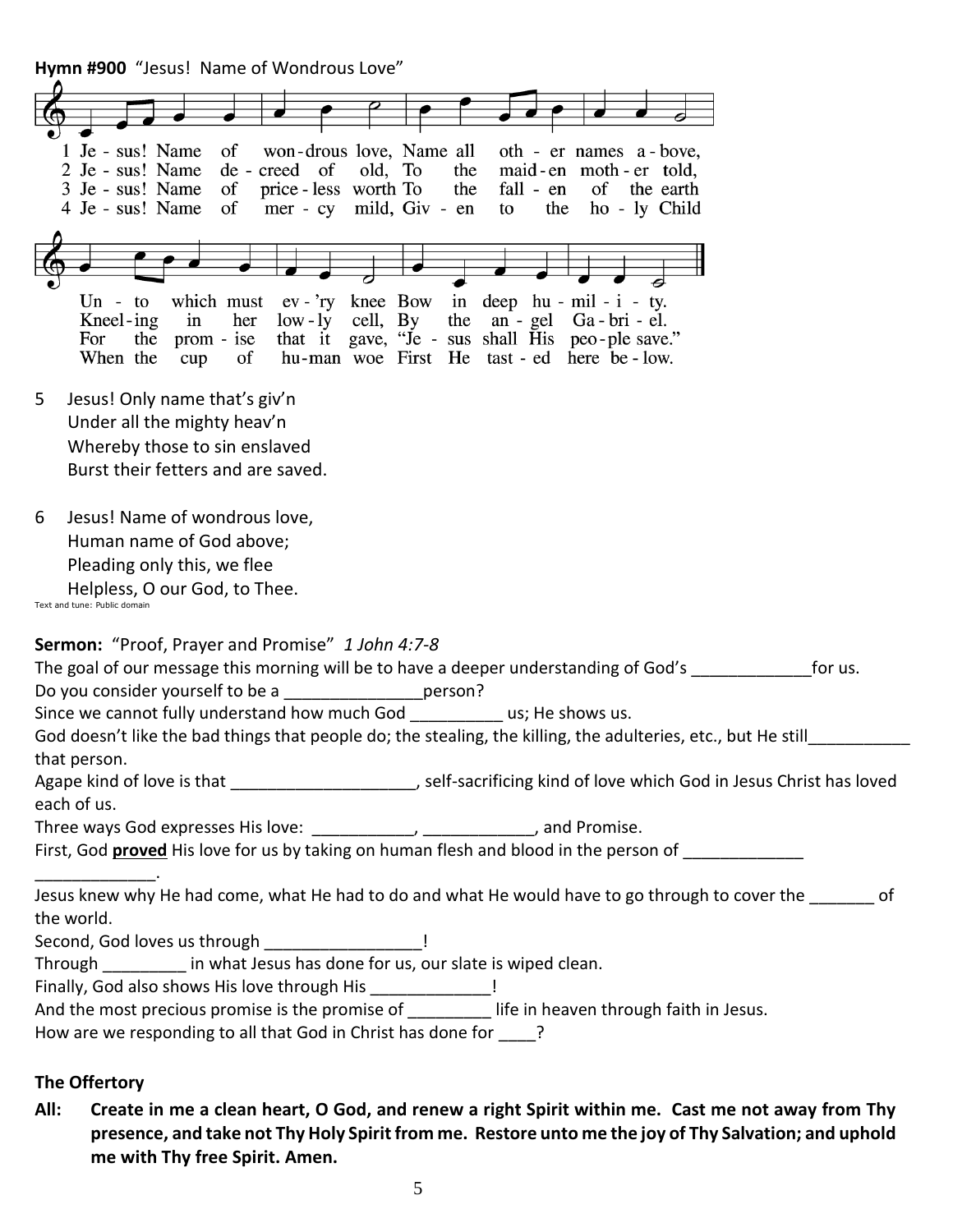# **Offering**

## **The Prayers**

Peace & comfort for the family of Matt Calis, friend of the Farnsworth's Peace & comfort for the family of Nancy Moenning Successful cancer treatment for Delphine Farnsworth, mother of Pastor Farnsworth Healing from compound fracture of leg from car accident for Troy Winn, Jr. Healing for Nancy Thorne Thanksgiving for the  $41<sup>st</sup>$  anniversary of Ken & Tammie Farnsworth

(*Please help us keep our attendance numbers accurate by filling out the attendance cards and giving to Ushers at communion.)*

## **The Lord's Prayer**

**All: Our Father who art in heaven, hallowed be Thy name, Thy kingdom come, Thy will be done on earth as it is in heaven; give us this day our daily bread; and forgive us our trespasses as we forgive those who trespass against us; and lead us not into temptation, but deliver us from evil. For thine is the kingdom and the power and the glory forever and ever. Amen.**

#### **Preface**

- Pastor: The Lord be with you.
- **People: And with thy spirit.**
- Pastor: Lift up your hearts.
- **People: We lift them up unto the Lord.**
- Pastor: Let us give thanks unto the Lord, our God.
- **People: It is meet and right so to do.**
- Pastor: It is truly good and salutary that we should at all times and in all places give thanks to You holy Lord, almighty Father, everlasting God, through Jesus Christ our Lord for what has been hidden from before the foundations of the world You have made known to the nations in Your Son. In Him being found in the substance of our mortal nature, You have manifested the fullness of Your glory. Therefore with angels and archangels and all the company of heaven we laud and magnify Your glorious name, ever more praising You and singing:

#### **Sanctus**

**People: Holy, holy, holy Lord God of Sabaoth; heav'n and earth are full of Thy glory. Hosanna, hosanna, hosanna in the highest. Blessed is He, blessed is He, blessed is He that cometh in the name of the Lord. Hosanna, hosanna, hosanna in the highest.**

#### **The Words of Institution**

Pastor: Our Lord Jesus Christ, on the night when He was betrayed, took bread, and when He had given thanks, he broke it and gave it to the disciples and said: "Take, eat; this is My body, which is given for you. This do in remembrance of Me." In the same way also He took the cup after supper, and when He had given thanks, He gave it to them, saying: "Drink of it, all of you; this cup is the New Testament in My blood, which is shed for you for the forgiveness of sins. This do, as often as you drink it, in remembrance of Me."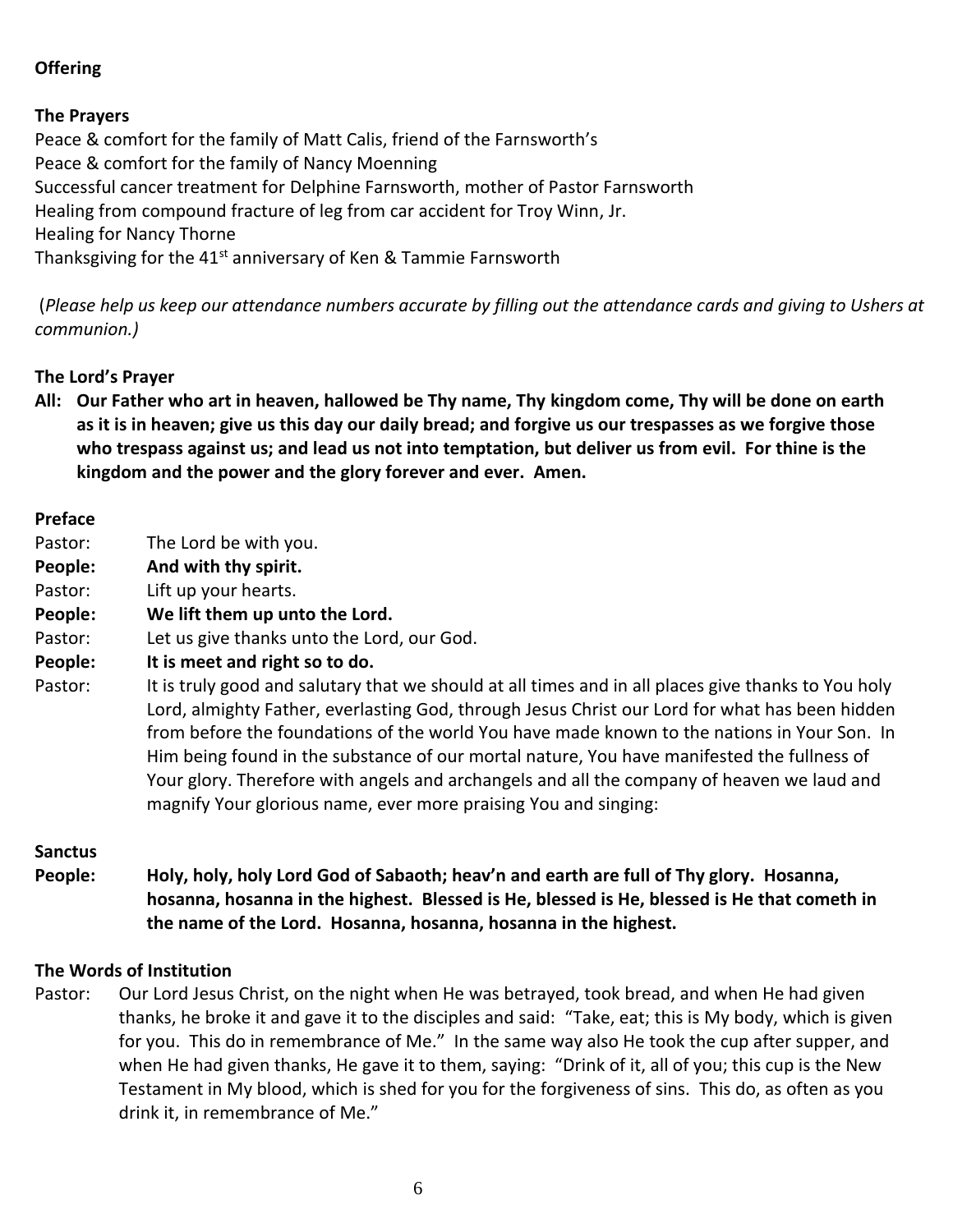#### **Pax Domini**

Pastor: The peace of the Lord be with you always. **People: Amen.**

#### **Agnus Dei**

**People: O Christ, Thou Lamb of God, that takest away the sin of the world, have mercy upon us. O Christ, Thou Lamb of God, that takest away the sin of the world, have mercy upon us. O Christ, Thou Lamb of God, that takest away the sin of the world, grant us Thy peace. Amen.**

#### **Distribution**

**Distribution Hymn: #618** " I Come, O Savior, to Thy Table"



#### **Nunc Dimittis**

**People: Lord, now lettest Thou Thy servant depart in peace according to Thy word, for mine eyes have seen Thy salvation, which Thou hast prepared before the face of all people, a light to lighten the Gentiles and the glory of Thy people Israel. Glory be to the Father and to the Son and to the Holy Ghost; as it was in the beginning, is now, and ever shall be, world without end. Amen.**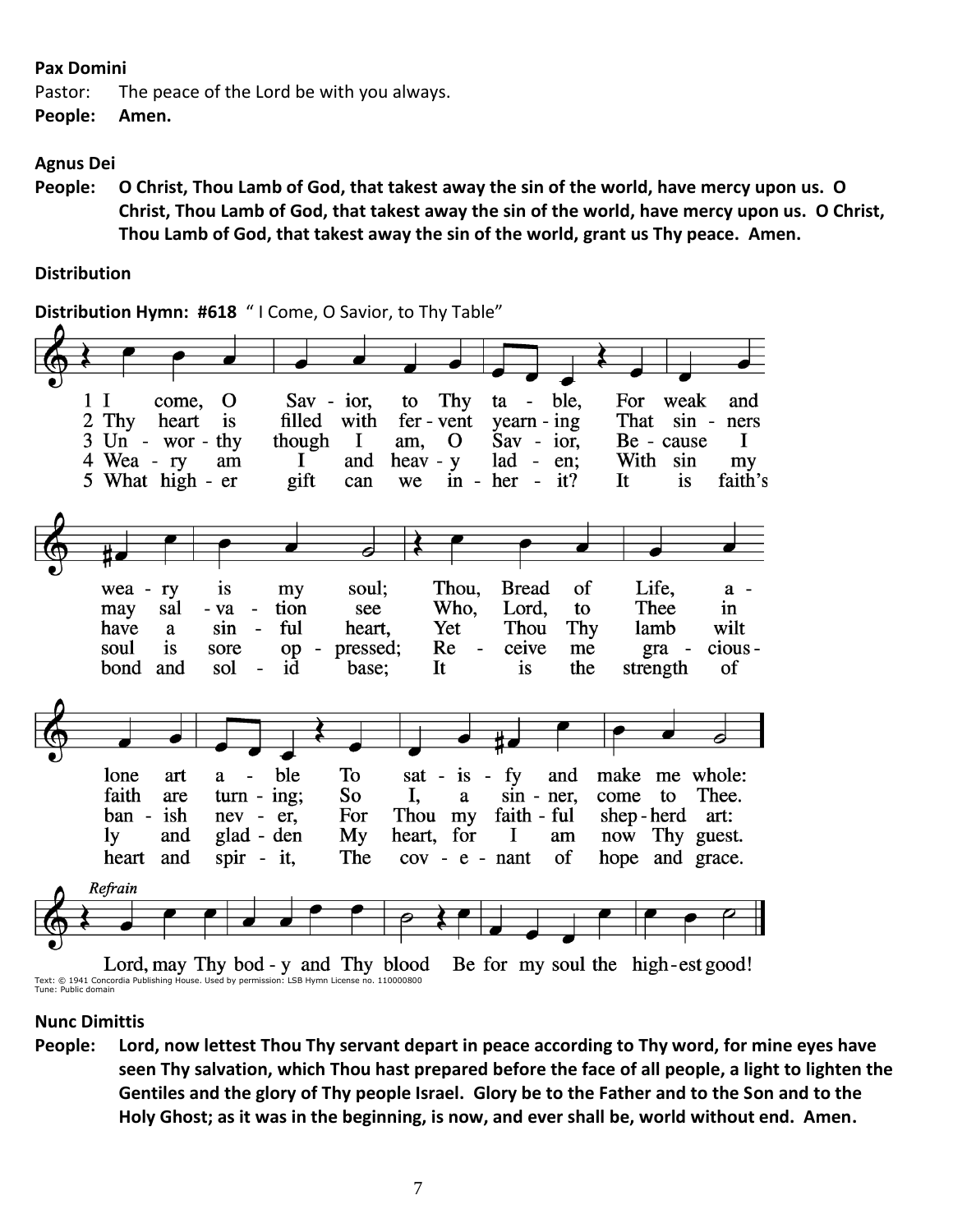#### **Post Communion Collect**

- Pastor: Let us pray
- **People: We give thanks to You, almighty God, that You have refreshed us through this salutary gift, and we implore You that of Your mercy You would strengthen us through the same in faith toward You and in fervent love toward one another; through Jesus Christ, Your Son, our Lord, who lives and reigns with You and the Holy Spirit, one God, now and forever.**

#### **Salutation and Benedicamus**

- Pastor: The Lord be with you**.**
- **People: And with thy spirit.**
- Pastor: Bless we the Lord.
- **People: Thanks be to God.**

#### **The Benediction**

Pastor: The Lord bless you and keep you. The Lord make His face shine upon you and be gracious unto you. The Lord lift up His countenance upon you and give you peace.

**People: Amen, Amen, Amen!**

**The Closing Hymn #392** "God Love Me Dearly"*Verses 1-3*

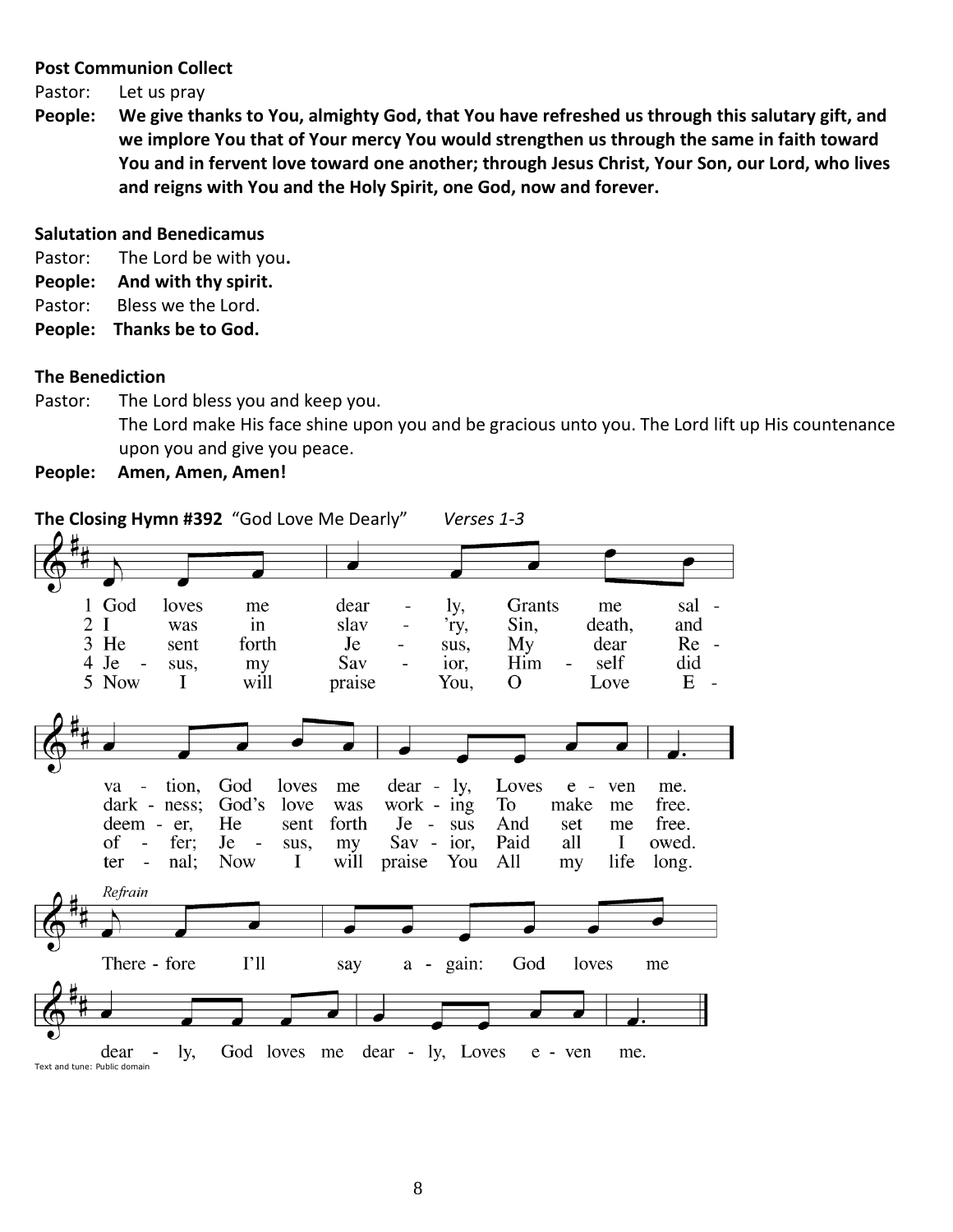#### **Our Vision**

**All: Through Word and Sacrament ministry, we share the love, joy, and peace of Jesus Christ among ourselves and with those around us.** Pastor: Our worship has ended, our service now begins.

- Let us go in peace**.**
- **All: And serve the Lord**

# **Altar flowers are placed to the glory of God**

*The Hispanic Congregation service wants to give thanks to this beautiful family of Immanuel. Each one of you reflects the love of Jesus Christ and together we will grow the kingdom of God Blessings Pastor Miguel and Katherine* 

*Services will be live-streamed and a recording of service will be posted by the end of the day.* 

## *Please keep the church office updated on prayers that have been asked to be kept on indefinitely, military and ones for continued healing or cancer treatments.*

#### **Continued Prayers**

Thanksgiving for the birth of Addison & Kinsley, great granddaughter twins of Bonny Jacobi Thanksgiving for a successful medical procedure for Janice, sister in law of Bonny Jacobi We pray to God our Lord for the new Hispanic Mission in Immanuel and that through the Holy Spirit he will give us guidance to share the Gospel with new families. Employment for those struggling to find a job

#### **Healing**

#### **Battling with Cancer or Serious Illness**

Dr. Khalid Mahmood, father of Farrah Briggs Richard Seedroff Barbara Knott Amber, mother of Emma Bieske Yvonne Lenzen, grandmother of Grace Sierra Gloria McNail, aunt of Susan Tumlin Pat, suffering with dementia, Aunt of Beth Hutches Joann, friend of Beth Hutches Anona, friend of Susan Tumlin Cathy Nichols with terminal cancer, mother of Cathy Wilson Raymond, brother of Barbara LaVere David, brother of Larry Habeck Barbara LaVere Tracy, cousin of Jacquelyn Hahn Lisa Steinbrueck, niece of the Steinbrueck's Alan Sparks Don Swisher, step-father of Larry Habeck Bill, (w/brain cancer) uncle of Brian Littrel David Parkinson, brother of Betty Loraamm Tom Meyferth